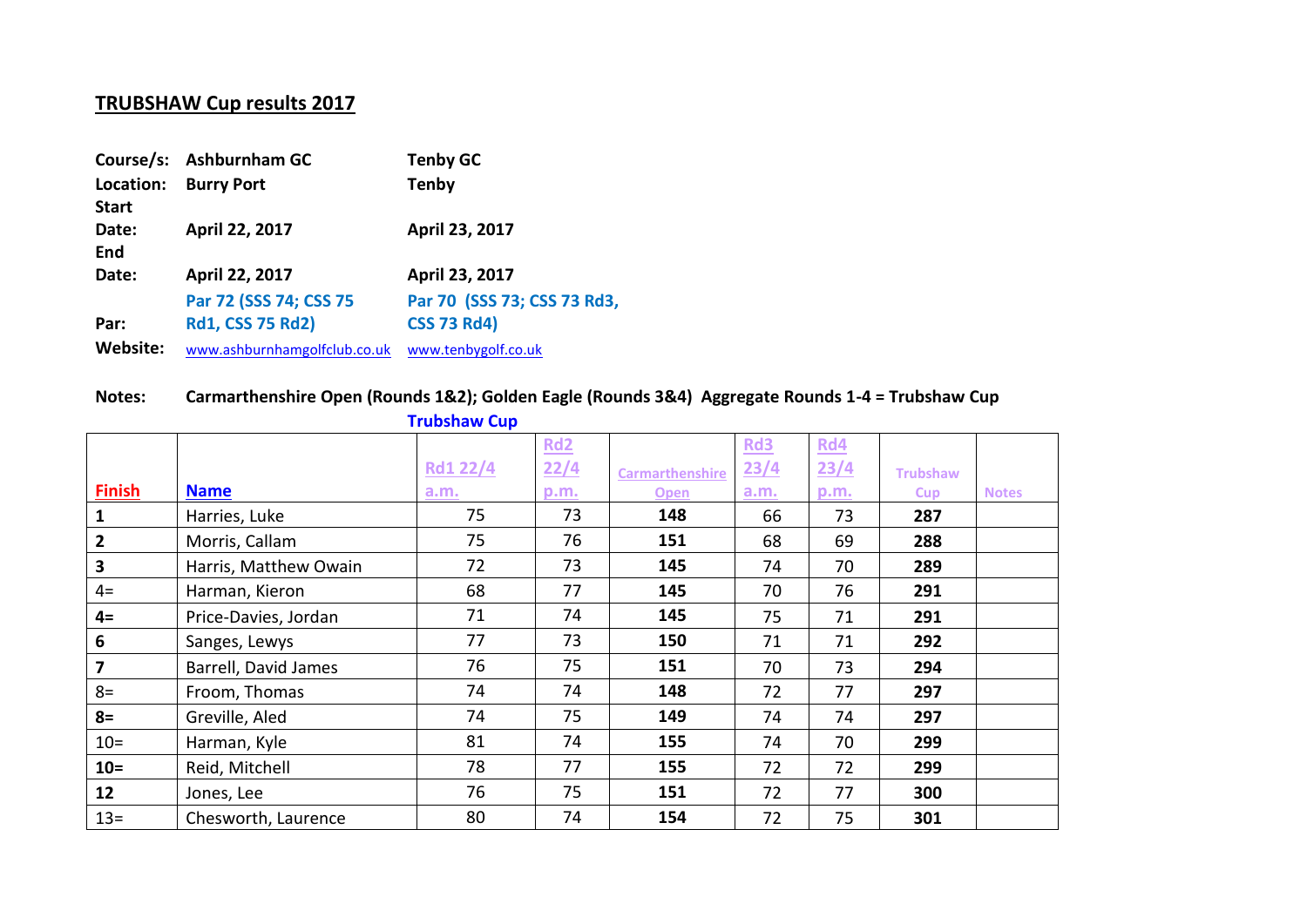| $13 =$ | Davies, Jacob           | 72 | 79 | 151 | 70               | 80          | 301 |           |
|--------|-------------------------|----|----|-----|------------------|-------------|-----|-----------|
| 15     | Roberts, Matt           | 82 | 73 | 155 | 76               | 71          | 302 |           |
| 16     | Lewis, Elis             | 82 | 76 | 158 | 75               | 71          | 304 |           |
| $17 =$ | Forsyth, Abe            | 79 | 78 | 157 | 76               | 72          | 305 |           |
| $17 =$ | Nedza, Luke             | 78 | 79 | 157 | 72               | 76          | 305 |           |
| $19=$  | Golley, Jordan          | 80 | 83 | 163 | 70               | 73          | 306 |           |
| $19=$  | Hapgood, Jake           | 73 | 81 | 154 | 72               | 80          | 306 |           |
| 21     | Frazer, Harry           | 79 | 78 | 157 | 80               | 70          | 307 |           |
| 22     | Hicks, Ben              | 78 | 78 | 156 | 73               | 79          | 308 |           |
| 23     | Dale, Callum            | 76 | 75 | 151 | 83               | 75          | 309 |           |
| 24     | Vargas, Laurence Bladen | 85 | 82 | 167 | 74               | 69          | 310 |           |
| 25     | Jones, Connor           | 76 | 85 | 161 | 77               | 74          | 312 |           |
| $26=$  | Jones, Tomos            | 79 | 77 | 156 | 79               | 79          | 314 |           |
| $26=$  | Warren, Rowan           | 79 | 81 | 160 | 78               | 76          | 314 |           |
| 28     | Carhart, Rhys           | 79 | 81 | 160 | 78               | 77          | 315 |           |
| 29     | Matthews, Llewellyn     | 75 | 80 | 155 | 77               | 84          | 316 |           |
| $30=$  | Ashby-Clarke, Michael   | 84 | 80 | 164 | 77               | 76          | 317 |           |
| $30=$  | Morgan, Lewis Rhys      | 79 | 77 | 156 | 74               | 87          | 317 |           |
| 32     | Jones, Rhys             | 79 | 79 | 158 | 76               | 84          | 318 |           |
| 33     | Oliver, Ronan           | 77 | 80 | 157 | 82               | 81          | 320 |           |
| 34     | Jakeway, Daniel         | 82 | 78 | 160 | 82               | 79          | 321 |           |
| $35=$  | Baker, Theo             | 79 | 83 | 162 | 78               | 83          | 323 |           |
| $35 =$ | Foley, Hugh             | 83 | 82 | 165 | 79               | 79          | 323 |           |
| 37     | Tate, Huw R             | 78 | 80 | 158 | 85               | 81          | 324 |           |
| 38     | Anderson, Luke          | 85 | 83 | 168 | 79               | 78          | 325 |           |
|        | Anderson, Elliott       | 76 | 81 | 157 | $\mathbf 0$      | $\mathbf 0$ |     | <b>WD</b> |
|        | Chilcott, Nathan        | 84 | 79 | 163 | $\boldsymbol{0}$ | $\mathbf 0$ |     | <b>WD</b> |
|        | Detheridge, Jay         | 86 | 91 | 177 | $\mathbf 0$      | $\pmb{0}$   |     | <b>WD</b> |
|        | Humphries, Darren       | 81 | 85 | 166 | $\pmb{0}$        | $\pmb{0}$   |     | <b>WD</b> |